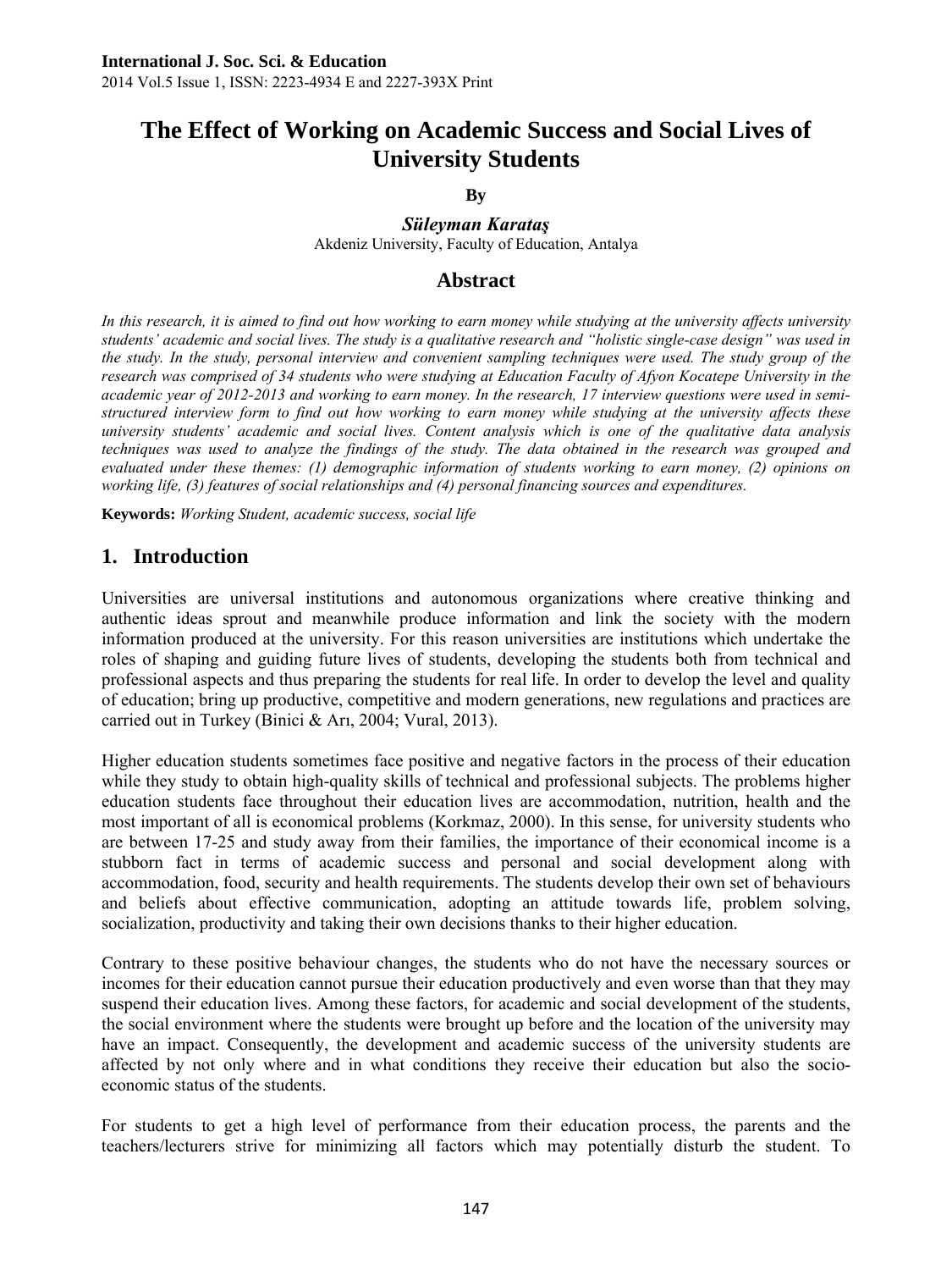overcome the economical difficulties they face in their university lives; students, in addition to economical support they get from their families, compensate their expenses by receiving scholarship, grant or credit from their social environments, public institutions, foundations and associations. However, despite applying to scholarships and credits for their expenses, some students cannot get economical support. In such situations, the students are obliged to spend personal effort and get a job to earn money.

It is a fact that the students'- who get a job for their expenses or their needs- academic and social lives, are affected by this situation either positively or negatively. In this study, it is aimed to define how academic and social lives of higher education students - who get a job to earn money - are affected.

## *The aim of the Research*

It is aimed to find out how working to earn money while studying at the university affects university students' academic and social lives. In the study, in accordance with this aim, answers for these questions were searched:

- 1) How does working while studying at the university affect academic success of the students?
- 2) How does working while studying at the university affect social lives of the students?

# **2. The Method**

This research has been designed as a case study which is one of the qualitative research methods. A case study is carried out in its natural environment such as a classroom, a neighbourhood or an organization and aims to reach a plenary explanation. The case study design is an empirical research method which processes a current issue in its own environment, does not create a clear line between its context and phenomenon around itself and has more than one evidence or data sources (Yıldırım & Şimşek, 2006: 201).

Although there are six faculties at Afyon Kocatepe University, the research was carried out with students of Education Faculty. Because of this reason, the model of the research is a holistic single-case design*.*  The reason of choosing all participants from Education Faculty are the assumptions that the students studying in this faculty are mainly from middle and lower income family groups and their probability of working while studying will be higher.

## *Participants*

The study group of the research has been defined using convenience sampling method. This sampling method supports the research speed and practicality; because the researcher chooses a situation within easy reach in this method (Yıldırım & Şimşek, 2006: 113).

The participants were chosen from volunteering students who study at Education Faculty and at the same time work in the different jobs as civil servants, part-time workers at the university and at different places at the city centre of Afyonkarahisar (at cafes, restaurants and fast food restarurants).

The population of the study is comprised of 2243 students who study at Education Faculty of Afyon Kocatepe University in the educational year of 2012-2013. As a sample, 53 students who work to earn money were chosen to represent all the normal education and evening education grades and departments. However, 19 out of 53 students who work rejected personal interviews. As a result, personal interviews were held with 34 volunteer students.

### *Data Collection Process*

17 semi-structured and open ended questions prepared by the researcher were used in the study with the aim of finding out how working to earn money while studying at the university affects university students' academic and social lives.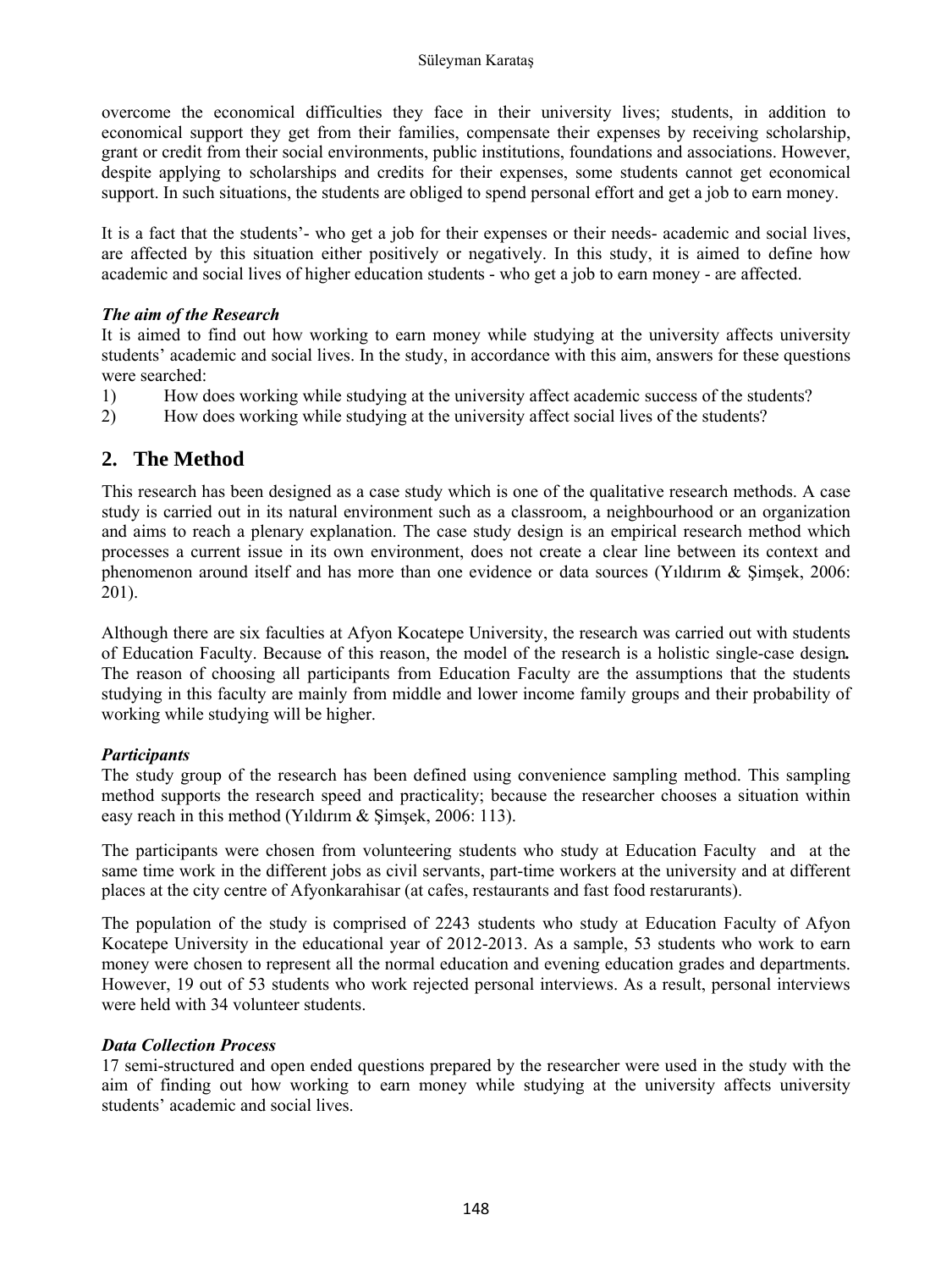The semi-structured interview form was submitted to scholars to procure internal validity. In accordance with the views of the experts of the field, essential corrections and additions were made to reach the final form of the interview questions. After reaching final form of the questions which are thought to provide the data for the research, interview form was applied to teacher trainees. The data for the research was gathered via semi-structured interview forms in individual interviews. A meeting was held for the participants of the study in the class numbered 208 at Education Faculty, on the scheduled day. The students were informed about the study and the aim of the study. After students' confirmation of their participation in the study, the individual reviews started. The interviews were tape-recorded. The interviews was held between 23.02.2012 and 23.04.2012 and lasted for 60 days, and every single interview with the students lasted for 35-40 minutes.

## *Analysis of the Data*

The data gathered in the research was analyzed using content analysis which is one of the data analysis techniques used in qualitative researches. Besides, for transmissibility of the study, the findings of the research were supported with direct citations. Firstly, the interview records were transcribed without making any changes on these records. The data transcribed was given to two researchers who are experienced experts in their fields. The transcriptions were read and coded by the researchers. Later on, the codes were compared. In the comparisons, the subjects of "consensus" and "no consensus" were discussed and the necessary arrangements were made. To calculate the reliability of the research, reliability formula suggested by Miles and Huberman (1994) was used. At the result of the calculation, the reliability of the study was found %76. This result was accepted "reliable" for this study.

The themes to group and present the data analyzed in the study were defined by the researchers. According to the themes, data was classified and interpreted within the scope of research questions in the study by the researchers. In the light of these findings, the results were reached and suggestions were given.

# **3. Findings**

In this research, it is aimed to find out how working to earn money while studying at the university affects university students' academic and social lives. In accordance with this aim, at the result of the qualitative analysis carried out; the findings are grouped under four main themes. These are: *demographic information of students working to earn money, opinions on working life, features of social relationships, personal financing sources and expenditures.* These four main themes are presented with their subthemes on Table 1 below:

| Features of the student<br>Demographics of working students<br>Personal characteristics<br>Providing monetary ease.<br>Affecting the communication positively<br>Understanding the life better<br>Contribution to academic success<br>Obtain the sense of responsibility<br><b>Opinions on working life</b><br>Disrupting lessons<br>Tiredness, restlessness<br>No time for himself/herself<br>Exclusion<br>Behaving understandingly<br>Viewing me (working<br>student)<br>irresponsible<br><b>Behaving</b><br><b>Features of social relationships</b><br>responsibly<br>Features of spending | <b>Themes of the Research</b>                         | <b>Sub-themes</b>                  |
|-----------------------------------------------------------------------------------------------------------------------------------------------------------------------------------------------------------------------------------------------------------------------------------------------------------------------------------------------------------------------------------------------------------------------------------------------------------------------------------------------------------------------------------------------------------------------------------------------|-------------------------------------------------------|------------------------------------|
|                                                                                                                                                                                                                                                                                                                                                                                                                                                                                                                                                                                               |                                                       |                                    |
|                                                                                                                                                                                                                                                                                                                                                                                                                                                                                                                                                                                               |                                                       |                                    |
|                                                                                                                                                                                                                                                                                                                                                                                                                                                                                                                                                                                               |                                                       |                                    |
|                                                                                                                                                                                                                                                                                                                                                                                                                                                                                                                                                                                               |                                                       |                                    |
|                                                                                                                                                                                                                                                                                                                                                                                                                                                                                                                                                                                               |                                                       |                                    |
|                                                                                                                                                                                                                                                                                                                                                                                                                                                                                                                                                                                               |                                                       |                                    |
|                                                                                                                                                                                                                                                                                                                                                                                                                                                                                                                                                                                               |                                                       |                                    |
|                                                                                                                                                                                                                                                                                                                                                                                                                                                                                                                                                                                               |                                                       |                                    |
|                                                                                                                                                                                                                                                                                                                                                                                                                                                                                                                                                                                               |                                                       |                                    |
|                                                                                                                                                                                                                                                                                                                                                                                                                                                                                                                                                                                               |                                                       |                                    |
|                                                                                                                                                                                                                                                                                                                                                                                                                                                                                                                                                                                               |                                                       |                                    |
|                                                                                                                                                                                                                                                                                                                                                                                                                                                                                                                                                                                               |                                                       |                                    |
|                                                                                                                                                                                                                                                                                                                                                                                                                                                                                                                                                                                               |                                                       |                                    |
|                                                                                                                                                                                                                                                                                                                                                                                                                                                                                                                                                                                               |                                                       |                                    |
|                                                                                                                                                                                                                                                                                                                                                                                                                                                                                                                                                                                               | <b>Personal financing sources and</b><br>expenditures |                                    |
|                                                                                                                                                                                                                                                                                                                                                                                                                                                                                                                                                                                               |                                                       | Scholarship, school fee and grants |
| Features of income and expenditures                                                                                                                                                                                                                                                                                                                                                                                                                                                                                                                                                           |                                                       |                                    |

**Table 1: Themes of the Research**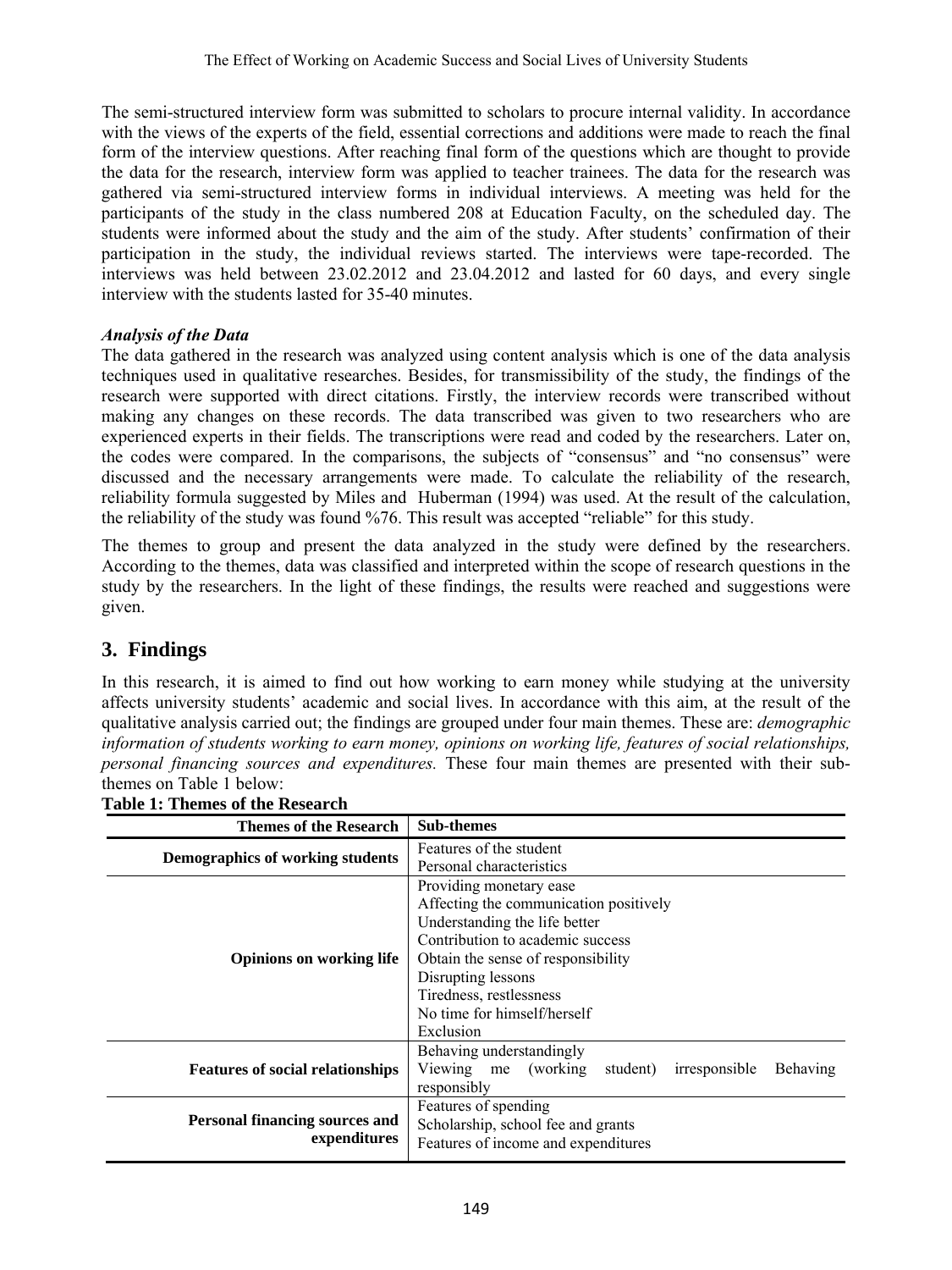### **Demographics of Students**

Demographics of university students who work while studying are given below:

|  |  |  | <b>Table 2: Demographics of students</b> |
|--|--|--|------------------------------------------|
|--|--|--|------------------------------------------|

| <b>Theme</b>                                    | Code                     | $\mathbf f$     | $\frac{0}{0}$   |  |
|-------------------------------------------------|--------------------------|-----------------|-----------------|--|
|                                                 | $1st$ grade              | $\overline{7}$  | 21              |  |
|                                                 | 2 <sup>nd</sup><br>grade | 16              | 47              |  |
| Grade                                           | $3^{\text{rd}}$<br>grade | 8               | 23              |  |
|                                                 | $4^{\text{th}}$<br>grade | $\overline{3}$  | $\overline{9}$  |  |
| Type of Education                               | Normal education         | $\overline{18}$ | $\overline{53}$ |  |
|                                                 | Evening education        | 16              | 47              |  |
| Hometown / Where they lived before<br>starting  | City centre              | 13              | $\overline{38}$ |  |
| university                                      | District/Town            | 16              | 47              |  |
|                                                 | Village                  | 5               | 15              |  |
|                                                 | Public Dormitory         | $\overline{22}$ | $\overline{65}$ |  |
| Accommodation                                   | House                    | 6               | 18              |  |
|                                                 | Own house                | $\overline{4}$  | 12              |  |
|                                                 | Family                   | $\overline{2}$  | 6               |  |
|                                                 | Mother                   |                 |                 |  |
|                                                 | Primary school           | 21              | 61              |  |
|                                                 | Secondary school         | $\overline{7}$  | 21              |  |
|                                                 | High school              | $\overline{5}$  | 15              |  |
| Family Educational Background                   | University               | $\mathbf{1}$    | $\overline{3}$  |  |
|                                                 | Father                   |                 |                 |  |
|                                                 | Primary school           | 14              | 41              |  |
|                                                 | Secondary school         | 6               | 18              |  |
|                                                 | High school              | 9               | 26              |  |
|                                                 | University               | 5               | 15              |  |
| Whether they family know s/he is working or not | Know                     | $\overline{28}$ | 82              |  |
|                                                 | Don't know               | 6               | 18              |  |
|                                                 | Economical               | 26              | 76              |  |
| The reason of working                           | Social                   | 6               | 18              |  |
|                                                 | Environmental            | $\overline{2}$  | 6               |  |
|                                                 | Part-time                | 18              | 53              |  |
| The job                                         | Full-time                | 6               | 18              |  |
|                                                 | Civil servant            | 10              | 29              |  |
|                                                 | Monthly                  |                 |                 |  |
| The amount of expenditure                       | $100 - 500$              | 21              | 61              |  |
|                                                 | 600-1000                 | $\overline{7}$  | 21              |  |
|                                                 | 1000 and more            | 6               | 18              |  |
|                                                 | Receives                 | 20              | 59              |  |
| Scholarship, credit, grant                      | Doesn't receive          | 14              | 41              |  |

As it is seen on the table, 7 % of students are  $1<sup>st</sup>$  graders, 47 % of them  $2<sup>nd</sup>$ , 23 % of them  $3<sup>rd</sup>$  and 4 % of them are  $4<sup>th</sup>$  graders. Besides 53 % of them are studying as normal education (day time) students and 47 % of them are evening education students. 38 % of students come from city centres, 47 % of them from districts and towns and 15 % of them are from villages. Vast majority of students (65 %) stay in public dormitories.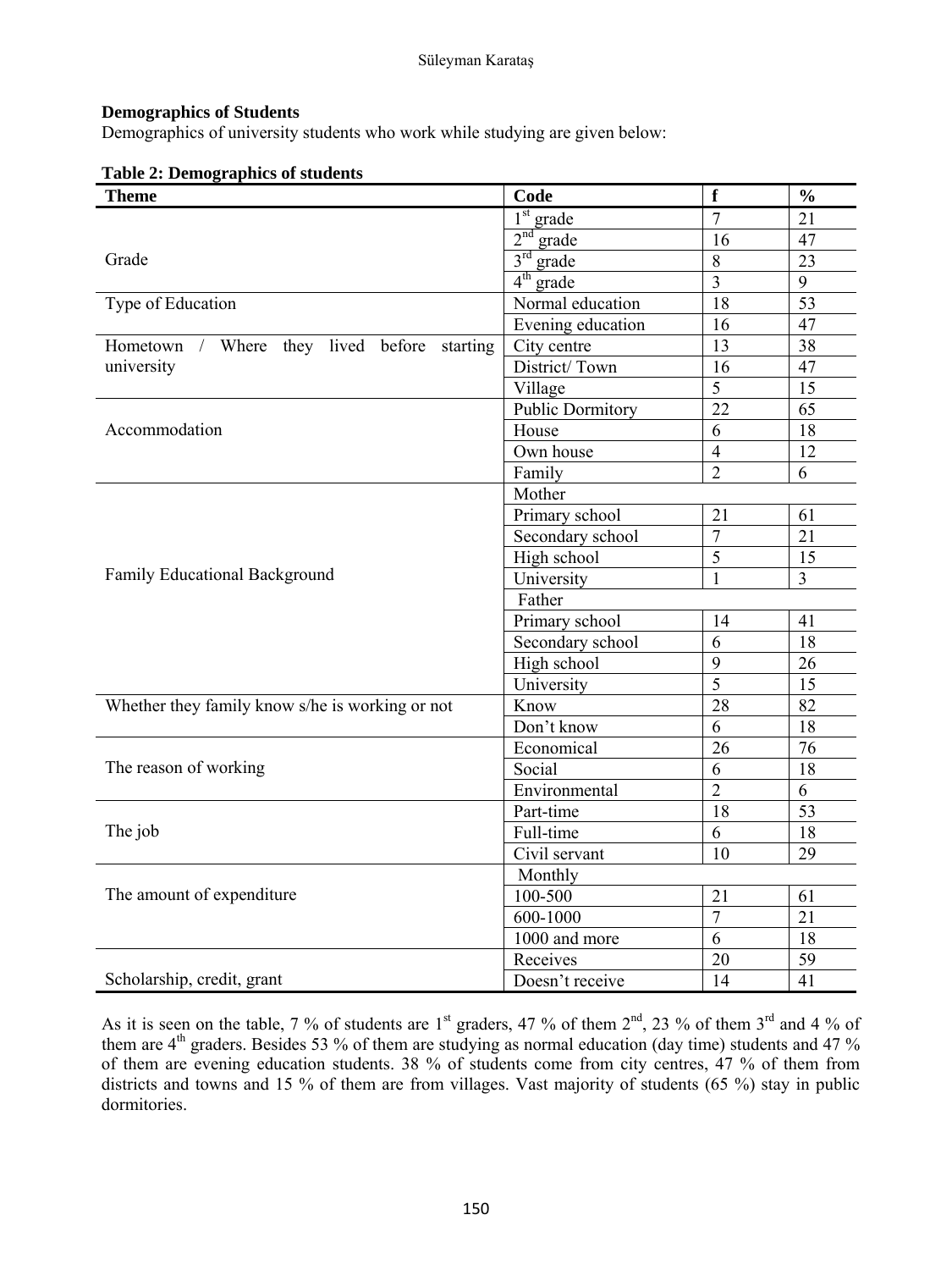As for family educational backgrounds, graduation from primary school is the majority (61 % and 41 %) and the parents are aware of their son's/daughters work with a high percentage (82 %). Students' preference to get a job generally stems from "economical difficulties" and the percentage is 26 %. Students express that they choose to work depending on social and environmental factors as well, and they work in part-time jobs more and 59 % of students receive scholarship, credit and/or grant.

## *Students' Opinions on Working Life*

Among the opinions of students on positive and negative contributions of working life, the positive contributions are grouped as: *"Providing monetary ease", "Affecting the communication positively", "Understanding the life better", "Contribution to academic success", "Obtain the sense of responsibility"*; and the students' opinions on negative contributions of working are grouped as: *"Disrupting lessons", "Tiredness, restlessness", "No time for himself/herself".* 

Among the positive contributions of working life, 10 students expressed *"Providing monetary ease"*  theme. Below are some opinions of students on this theme:

 *(Working) Provides only monetary ease (14s)* 

 *I feel just economical ease (15s)* 

*Working life helps me finance my university expenditures, because of that working contributes to my life economically (18s)* 

Among the positive contributions of working life, 5 students expressed *"Affecting communication positively"* theme. Below are some opinions of students on this theme:

*I communicate with people better (2s).* 

*Working affects my communication with people positively. Communicating, cooperating with people who are more experienced in different contexts contributes to my development; I become more experienced (29s).* 

*Working makes very important contributions from different sides. First of all, it helped me form a social environment (29s).* 

Among the positive contributions of working life, 4 students expressed *"Understanding the life better"*  theme. Below are some opinions of students on this theme:

> *I* needed to understand the life better and this work helped me about that. Now I *understand the difficulties of life better (4s).*

*I understand the difficulties of life better. Because I have to stand on my own legs in this life (7s).* 

*I have the opportunity to understand the life better and develop myself (9s).* 

Among the positive contributions of working life, 3 students expressed *"Contribution to academic life"*  and *"Obtaining the sense of responsibility"* themes. Below are some opinions of students on these themes:

 *Working life makes contribution to academic life (3s).* 

 *I make practise for the job I am doing... (22s)* 

 *I learn that I need to study my lessons more seriously (17s).* 

*I think the main reason for students' failure in our country is their irresponsibleness. For this reason, working guides me to behaving more responsibly (28s).* 

Among the negative effects of working life, 10 students expressed *"Disrupting lessons"* theme. Below are some opinions of students on this theme:

I can't listen to the lecturer with full concentration, I can't take notes *(14s).* 

Being a student and working at the same is really hard, I can't make time for lessons *(31s).* Sometimes, when the work day is tiring, I feel difficulty in listening to the lecturer and understanding the subject *(33s).*

Among the negative effects of working life, 9 students expressed *"Tiredness, restlessness"* theme. Below are some opinions of students on this theme:

*My life has its own tempo but I feel that I am getting tired and doze off in many lessons. This hinders listening to the lecturer (17s).* 

*I have to wake up early every morning. Mostly I can't get enough sleep (29s).*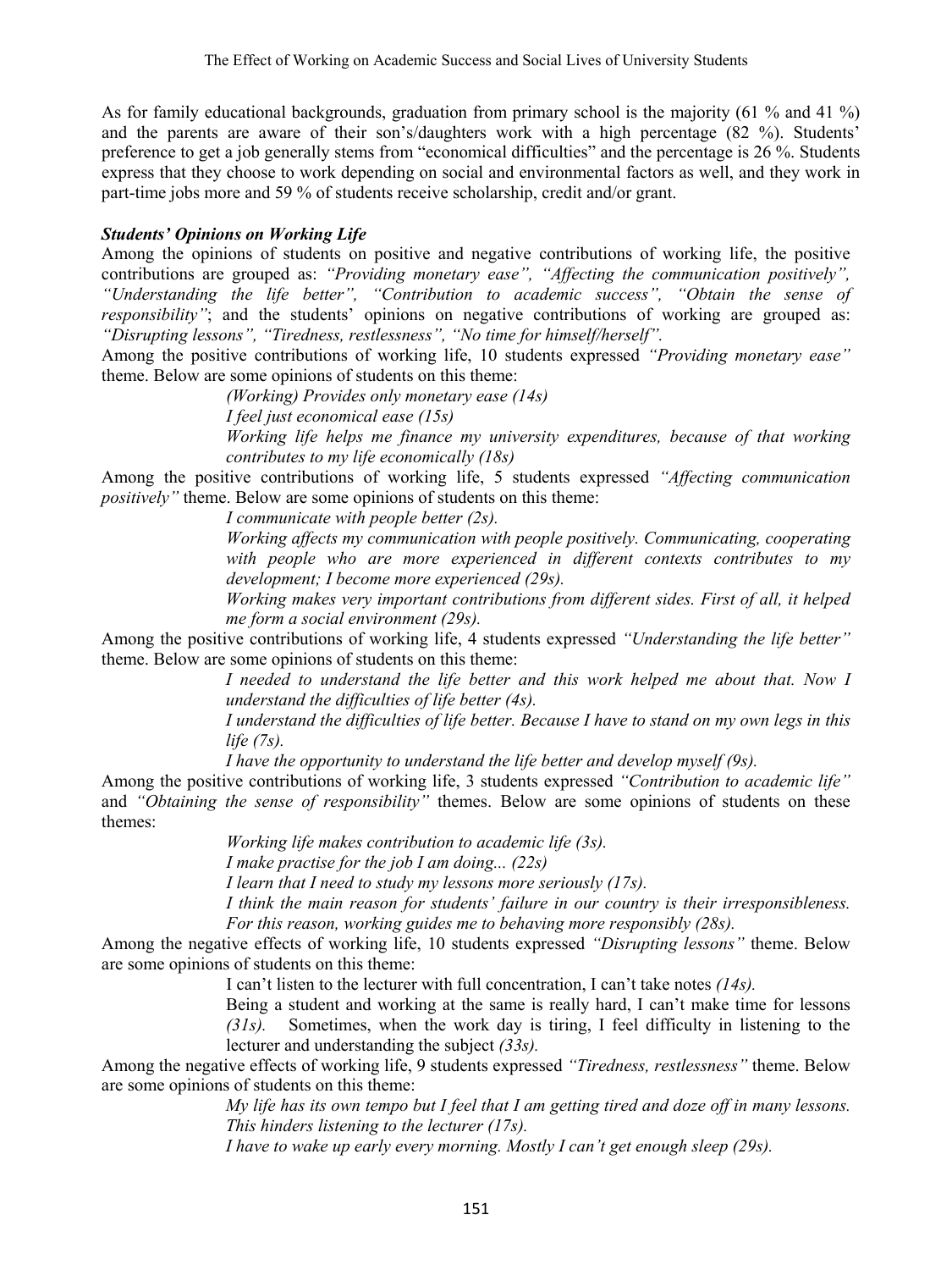*Two-sided life wore me out, in every aspect (34s).* 

Among the negative effects of working life, 3 students expressed *"Can't devote time for himself/herself"*  theme. Below are some opinions of students on this theme:

October, November, April and May... I can't devote time for myself in these months *(25s).*

...I have to limit my social activities *(27s).*

...As I study and work at the same time, I can't devote enough time for myself and social activities I want to take part in at the university *(32s).* 

#### *Students' Opinions on Working Life, Academic Success and Time Devoted to Studying*

Students' opinions on the effect of working life on academic success and time devoted to studying is grouped as "It affects negatively", "It does not affect" and "It affects positively".

Among the opinions of students on the effect of working life on academic success and time devoted to studying, 19 students expressed their view saying *"*It affects negatively*".* Below are some opinions of students:

> *Working life affects negatively. I usually can't take my time to study. In exam periods, I take days off and study but to a limited extent (1s).*

> *Working life affects my academic life badly. I can study for my lessons and exams only in mid-term and final exam weeks (14s).*

> *I got CC even from the exams of the easiest lessons. I study my lessons after the shift and at nights (26s).*

> *Academic success remains low. I study my lessons just before the exams and at the weekends (27s).*

> *I study in the evenings and at the weekends. From this aspect, working creates some difficulties. I usually cannot study (29s).*

> *My working life affects academic success negatively. Although I am a student of evening education group, our classes start very early and I miss most of the classes or I cannot pass that lesson as I don't attend the lesson regularly. I take time to study my lessons in the evenings and at the weekends (32s).*

> *Working life lowered my academic success. I couldn't study and took the exams just with the information I learnt from the lessons (34s).*

Among the opinions of students on the effect of working life on academic success and time devoted to studying, 12 students expressed their view saying *"*It does not affect*".* Below are some opinions of students:

> *(Working life) doesn't affect my academic success. I understand the difficulties of life better (3s).*

*Getting a job isn't an obstacle for studying. I arrive at my room at 22.00 at the latest. I have enough time to study my lessons (17s).* 

*I don't have any problems about studying as I attend evening education (19s).* 

*(Working) doesn't bring about a negative effect on my academic success. Outside the working hours, I both study my lessons and prepare for my exams (31s).* 

*I don't think working life has positive or negative effect on my academic success. As I work at a part-time job, I find much time to study for my lessons and my exam results support my expressions (33s).* 

Among the opinions of students on the effect of working life on academic success and time devoted to studying, 4 students expressed their view saying *"*It affects positively*".* Below are some opinions of students:

(Working) affects positively. I study in the evenings *(24s).* 

*Before my current faculty which is Faculty of Law, I studied Economy with normal education group. When I started studying Economy, I was a civil servant. Although having this regular job, I finished that department in 3.5 years with honorary student degree. As a person who works and has started his second university degree, working and studying at the same is much easier than just studying (28s).*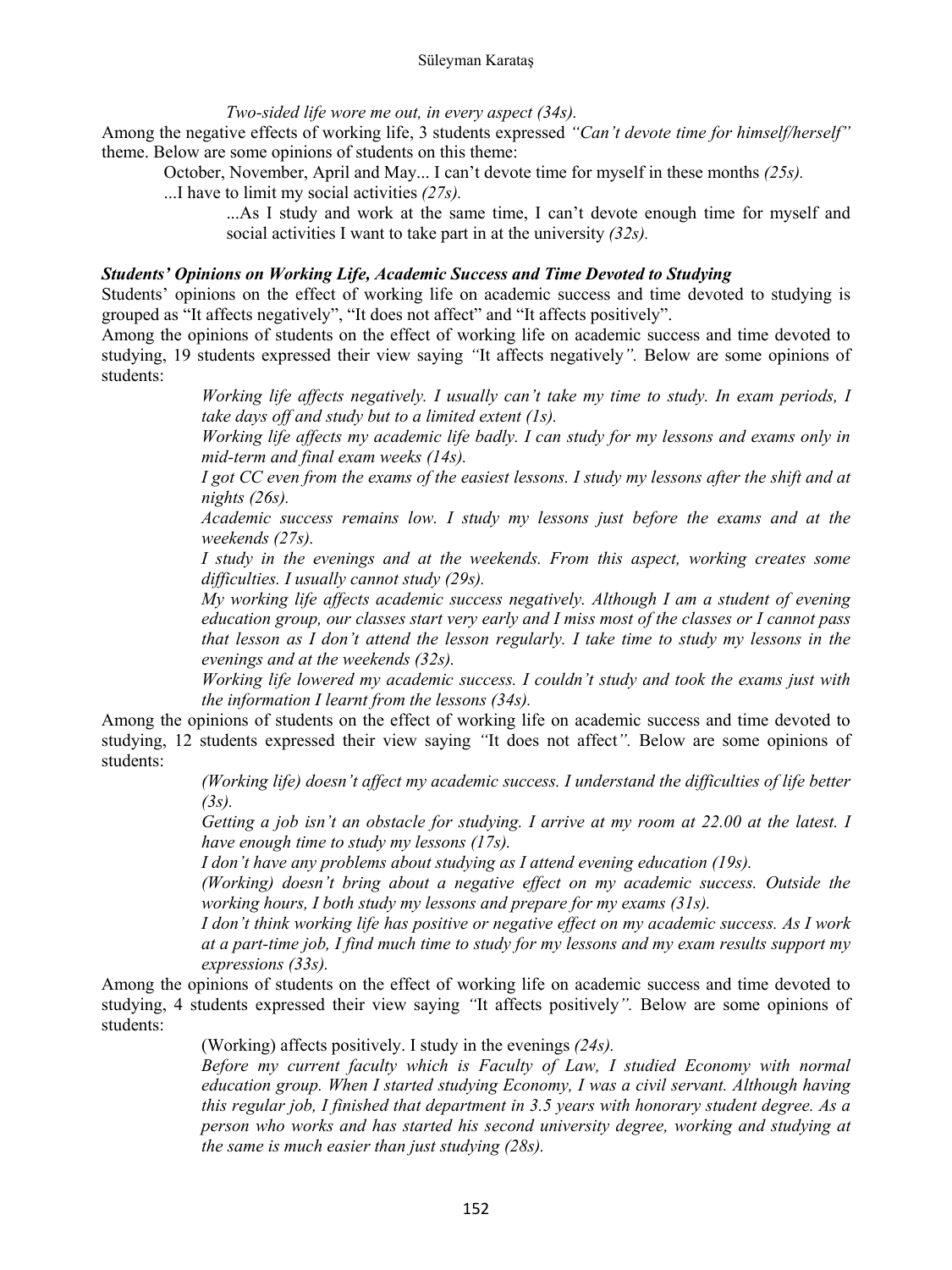## *Students' Opinions on Whether Working Affects Academic Life or Social Life More*

Students' opinions on whether working affects the time devoted to academic studies or social life more are grouped under these themes: *"Affecting studying negatively", "Affecting social life negatively", "Affecting both negatively" and "Working does not affect negatively".* 

Among the opinions of students on whether working affects the time devoted to academic studies or social life more, 14 students expressed their views saying *"It affects academic life negatively".* Below are some examples of students' expressions:

> Working affect my lessons more negatively. Because my lessons, academic life is more important than my social life for the being *(1s).*

Working affects lessons. Because you don't want to do anything when you are tired *(2s).* 

Working affects lessons. Because tiredness distracts attention *(26s).* 

Among the opinions of students on whether working affects the time devoted to academic studies or social life more, 12 students expressed their views saying "It affects social life negatively". Below are some examples of students' expressions:

Working affects my social life. I spend the time -which I normally spend for my social lifeworking *(19s).* 

*Social life. I am obliged to spend less time with my friends (21s).* 

*It affects the time I spend for my social life negatively. Because I spend that time I normally devote to my social life either at school or for studying (31s).* 

*Working affects my social life more than the time I devote to studying. Because I can study my lessons at times when I feel good/fresh in the daytime and at the weekends. But I can meet my friends only in the classroom as I work on weekdays and I can't take part in the activities they organize (32s).* 

*It affects my social life more than studying. My lessons and academic life ranks in priority when compared to social life. For this reason, I devote most of the remaining time to my lessons and take less time for my social life (33s).* 

Among the opinions of students on whether working affects the time devoted to academic studies or social life more, 5 students expressed their views saying *"Affects both social life and academic life negatively".* Below are some examples of students' expressions:

 *It affects both. Because I can't take time for both of them (9s).* 

*It affects both my social life and study hours. For example, as I can't study my lessons on weekdays, I must study at the weekends. As such, I can't make time for social activities (29s).* 

*Working has affected both my social life and academic life. Tiredness of the body and mind are different cases and I am affected in every aspect (34s).* 

Among the opinions of students on whether working affects the time devoted to academic studies or social life more, 2 students expressed their views saying *"Doesn't affect negatively"*. Below are some examples of students' expressions:

 *It Doesn't affect negatively. Because I work just 5 hours and it isn't much (20s).* 

*It doesn't affect my studies and social life negatively. I can even say that it affects positively (28s).* 

### *Students' Opinions on How Working Affects Social Relationships with Their Friends and Lecturers*

Students' opinions on how working affects social relationships with their friends and lecturers are grouped under these themes: *"It affects positively", "It affects the social relationship with friends negatively", "and No effect" and "It affects both negatively".*

Among the opinions of students on how working affects social relationships with their friends and lecturers, 13 students expressed their views saying *"It affects positively".* Below are some examples of students' expressions on this theme:

 *I feel happy when our lecturers appreciate me (2s).* 

*It affects in a good way. Everybody appreciates my effort and I feel happy (9s). It affects me positively. I learn to be respectful to other people (12s).*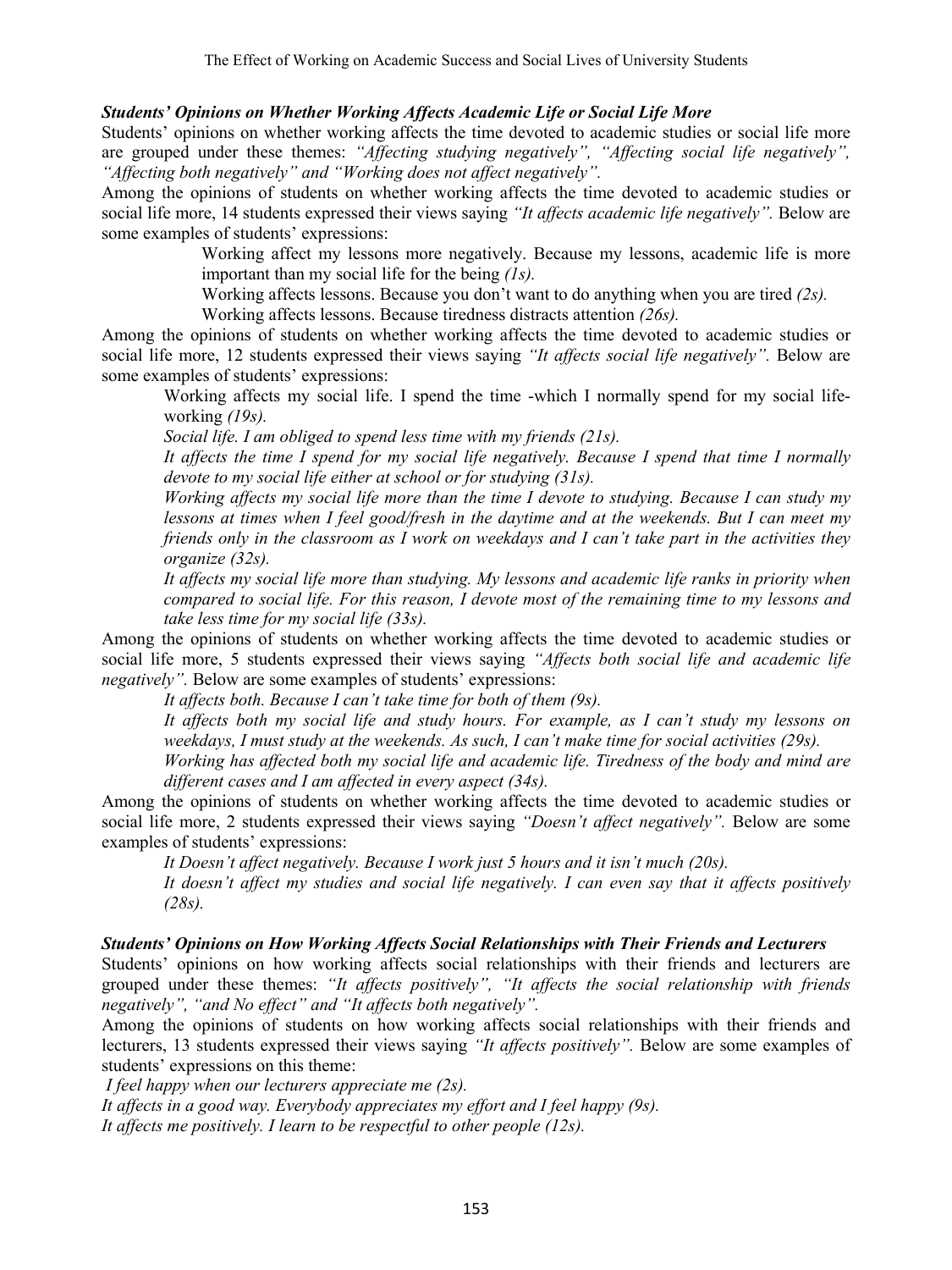*I can say that behaving responsibly increases my prestige among my friends and lecturers. Besides as I attend courses with other groups because of working, I made new friends. This makes me happy, of course (There is a boring of this, too. For example, my friends expectations increase...) (25s).* 

*It affects my dialogue with our lectures positively. Because while working, we talk to someone, contact people all the time, and this develops our communication skills.* 

Among the opinions of students on how working affects social relationships with their friends and lecturers, 12 students expressed their views saying *"It affects the social relationship with friends negatively".* Below are some examples of students' expressions on this theme:

 *I meet my friends less. They are sometimes cross with me because of that (2s).* 

*My relationships with my friends has become very irregular. I can't spend much time with them (3s).* 

*No old friends any more. After some discussion because of work stress, and they couldn't realize that I was worn off due to physiological pressure… (34s).* 

Among the opinions of students on how working affects social relationships with their friends and lecturers, 8 students expressed their views saying *"No effect".* Below are some examples of students' expressions on this theme:

*There is no difference in my relations with our lecturers (17s).* 

*It doesn't affect in any way. All my relationships are same (30s).* 

*It doesn't affect my relationships negatively (31s).* 

Among the opinions of students on how working affects social relationships with their friends and lecturers, 5 students expressed their views saying *"It affects both negatively"*. Below are some examples of students' expressions on this theme:

*It affects both of them(academic life and social life) negatively. I can't spend time with my friends. As I can't study my lessons, our lecturers think that I am unsuccessful (1s).* 

*My friends think that I wear out myself by working too much. They say "You came here for working or studying?". I don't have communication with our lecturers. Moreover, people don't realize my existence in the class (14s).* 

*I can't make time for social activities with my friends or lecturers because of the work. For this reason, I can't join these social activities sometimes (33s).* 

#### *Students' Opinion on Behaviours and Attitudes of Their Friends and Lecturers Because of Working*

Students' opinions on behaviours and attitudes of their friends and lecturers because of working are grouped under these themes: *"It affects positively", "No changes", "Exclusion", "Behaving understandingly", "Viewing myself (working student) irresponsible*" and "*Behaving responsibly*".

Among the opinions of students on behaviours and attitudes of their friends and lecturers because of working, 13 students expressed their views saying *"Affects positively".* Below are some examples of students' expressions on this theme:

*I didn't have any chance to speak this subject with our lecturers. But my friends appreciate me for keeping pace with this tempo (17s).* 

*We have a closer relationship (19s).* 

*The steps of analyzing personality and supplementary factors of human psychology help me classify people as good or bad. This trait will be very useful for me in the future.* 

*My friends and some of my lecturers appreciate me for studying and standing on my own legs at the same time (32s).* 

*Being appreciated by people around me for studying and working at the same time makes me happy. At that time, I feel confident that I am doing something good (33s).* 

Among the opinions of students on behaviours and attitudes of their friends and lecturers because of working, 11 students expressed their views saying *"No changes".* Below are some examples of students' expressions on this theme:

*As my lecturers don't know that I am working, there are no changes.*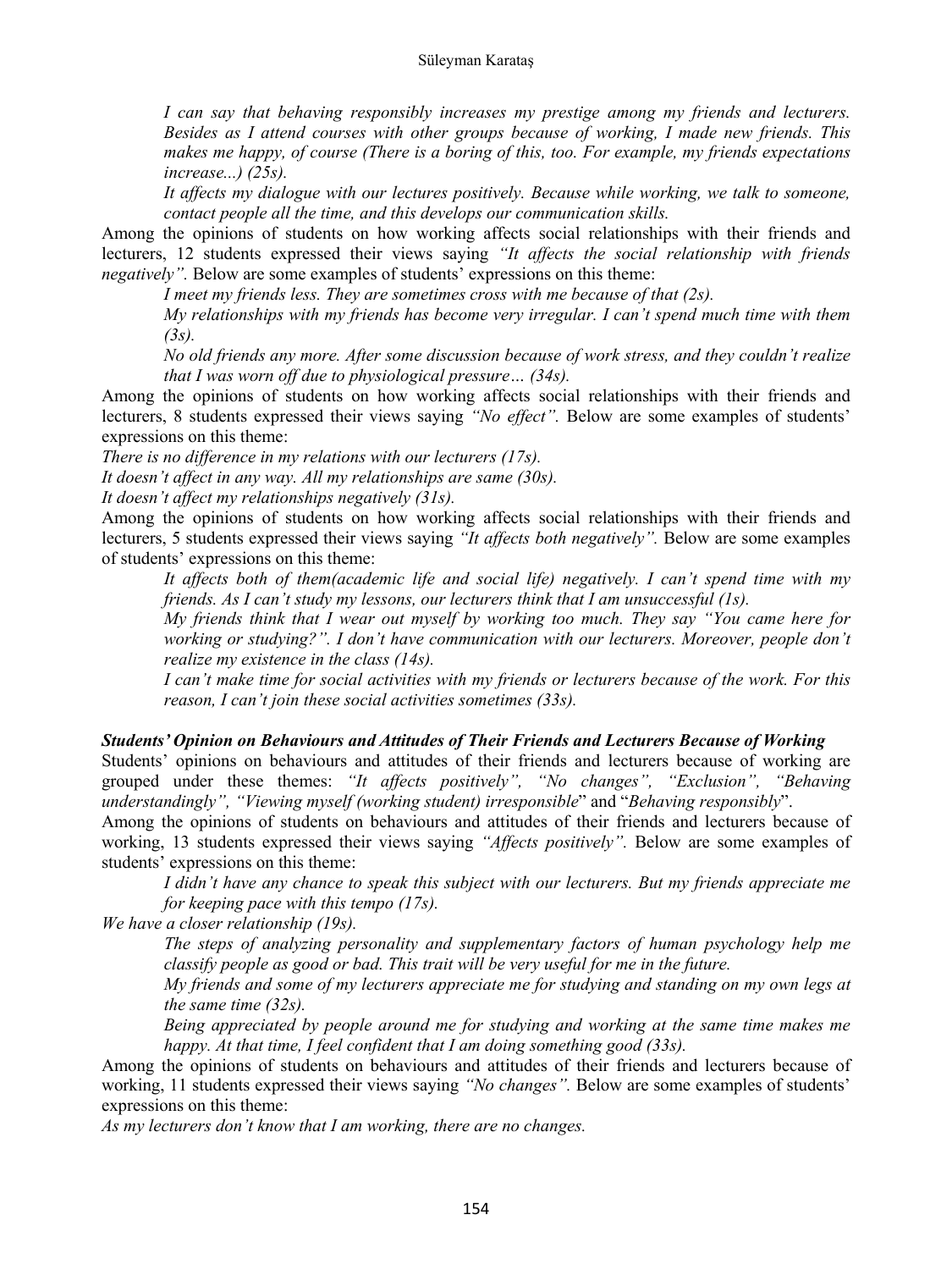*As I said before, there are no changes in their behaviours me. But as I usually feel sleepless, I can't give interest to them (4s).* 

*The same as the time when I wasn't working. When we go to the university, we are all students (26s).* 

Among the opinions of students on behaviours and attitudes of their friends and lecturers because of working, 7 students expressed their views saying *"Exclusion".* Below are some examples of students' expressions on this theme:

*My friends don't include me in the plans mostly thinking that I won't be able to join them (1s). (Working) Affects my friends negatively, they used to call me all the time when going out (22s). I think some of our lecturers have biases against students who work as a civil servant. They have an exclusionist attitude (32s).* 

Among the opinions of students on behaviours and attitudes of their friends and lecturers because of working, 5 students expressed their views saying *"Behaving understandingly".* Below are some examples of students' expressions on this theme:

*My friends behave more understandingly (3s).* 

*My lecturers try to be flexible about attendance as I work and study at the same time (31s).* 

*My friends and lecturers behave more understandingly. For example, when I attend the class*  late or leave the class early because of the work, my lecturers usually understand my situation *and help me about attendance (33s).* 

Among the opinions of students on behaviours and attitudes of their friends and lecturers because of working, 2 students expressed their views saying *"Viewing me (working student) irresponsible*" and "*Behaving responsibly*"*.* Below are some examples of students' expressions on this theme:

*My lecturers think that I am a lazy and irresponsible student (1s).* 

*My lecturers warn me about dozing off during the lessons as I am sometimes sleepless because of the work (11s).* 

*My friends say that I am tidier and more responsible. That is the case for me after starting the work (5s).* 

*I can say that behaving responsibly increases my prestige among my friends and lecturers. Besides as I attend courses with other groups because of working, I made new friends (25s).* 

*Students' Opinions on Personal Finance Sources and Expenditures* 

The largest expenditures of students were made for transportation, food, health, accommodation and educational expenditures.

 *I spend the largest amount on school materials (2s).* 

*I spend the largest amount on clothes (4s).* 

 *I spend the largest amount on basic needs (5s)* 

 *I spend the largest amount on food (8s)* 

 *I spend too much. But the largest categories are transportation and travelling (9s)* 

*My largest expenditure is dormitory fee. As I pay three-month fee in cash, I sometimes have difficulty paying it (16s).* 

*The largest expenditure categories are food and accommodation (24s).* 

*The largest are generally clothing and food (25s).* 

*Accommodation, food and health are my largest expenditure categories (31s).* 

*The expenses of my house are the largest category I spend on (32s).* 

On the other hand, the smallest expense items of the students were communication, socialising and entertainment.

*…And the smallest items are travelling and entertainment (1s)* 

*… The smallest items are cigarette and other bad habits (3s)* 

*… I spend small amounts on books and etc. (13s9* 

*… Apart from this, I spend very little on entertainment (22s)* 

*The smallest expense items are entertainment and social life for me (25s)* 

*Entertainment (Because I don't have any time) (26s)* 

*I spent least money on entertainment (27s)*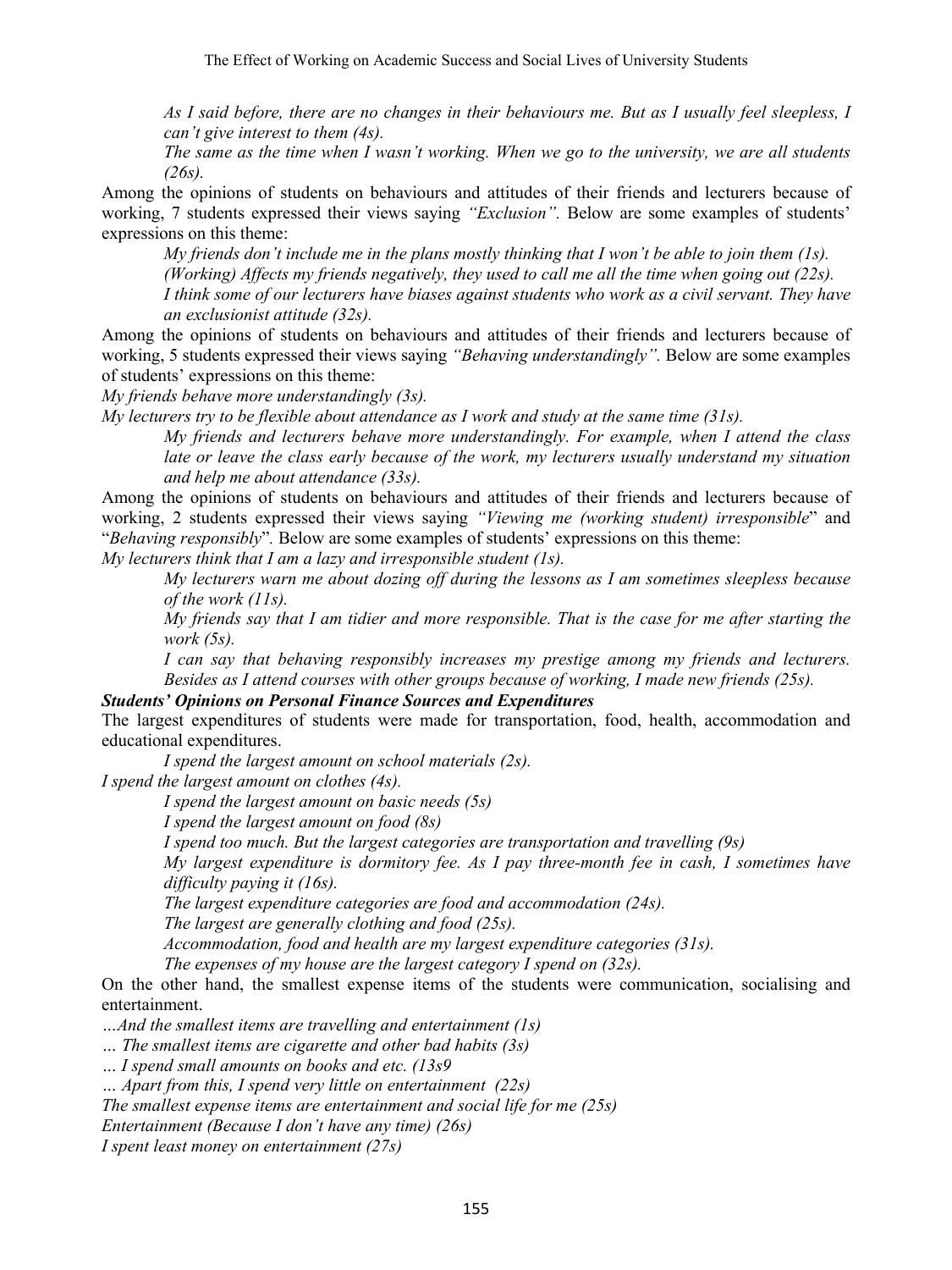#### Süleyman Karataş

*I don't spend any money on cultural subjects. E.g. cinema, theatre (28s) I make smallest spending on clothing and social activities (31s). The smallest: communication (33s).* 

### *Students' Opinions on their Income and Expenditures*

Students' -who work to earn money while studying- opinions on their incomes were grouped under three themes: *"It covers half of them", "It covers most of them"* and *"It covers little of them".*

Below are some opinions of 21 students who expressed their opinions saying "*It covers most of them":* 

*My income covers 75 % of my expenditures. If it is insufficient, my family sends me 50-100 Turkish liras (8s).* 

*My income covers all of my expenditures. I don't want to be a burden on my family (12s). Generally I live by my salary (17s).* 

*My income covers more than half of my expenditures. My family doesn't send me money (24s). My income is more than enough for my expenditures (30s).* 

Below are some opinions of 10 students who expressed their opinions saying "*covers half of my expenditures":* 

*My salary covers nearly half of my expenditures. I send 100-200 Turkish liras to my family according to my expenditures (2s).* 

*My salary covers half of my expenditures and my parents send me 200 Turkish liras (18s).* 

Below are some opinions of 3 students who expressed their opinions saying "*covers less than half of my expenditures":* 

*My salary covers less than half of my expenditures (10s).* 

*My salary covers less than half of my expenditures. I earn 150 TL (11s).* 

## *Students' Opinions on Scholarship, Student Credits and School Fee Credits*

Students' opinions on scholarship, student credits and school fee credits were grouped as "*Scholarship", "Student credits"* and *"School fee credit".*

Among students' opinions on scholarship, student credits and school fee credits, 4 students voiced their views on this theme. Below are some examples of students' expression on *"Scholarship":*

*Definitely unfair. Many friends whose economical situation is good were given scholarship. Although my economical situation is bad, I wasn't given scholarship (17s).* 

*It would be much better if it was more than its current amount (21s).* 

*Student credits and school fee credits are misused and nobody get the scholarship they deserve. While the students who are really in need get student credits, the students who don't need scholarship receive it (34s).* 

*A golden opportunity for students. I think it would be better if the amount of it was a little more (31s).* 

Among students' opinions on scholarship, student credits and school fee credits, 5 students voiced their views on this theme. Below are some examples of students' expression on *"Student credits":* 

*A golden opportunity for students but when it comes to repayment, the interest rates must much lower. Besides, the student credit must evolve into scholarship if the student is successful in his lessons. This way, students will be encouraged to study more and be successful (1s).* 

*Student credit is a good organization but people have difficulty paying it back later. The government should find different ways, systems from student credits. In addition, I don't think that need analysis for scholarships and credits is done properly (27s).* 

*It is a good opportunity for the students who don't work. Apart from that, repayment is hard. (22s)* 

*Student credit makes important contributions/help to students' educational lives. But the amount of the credit isn't enough for the time being. The amount of the credits should be defined according to economical conditions of our time. (32s).*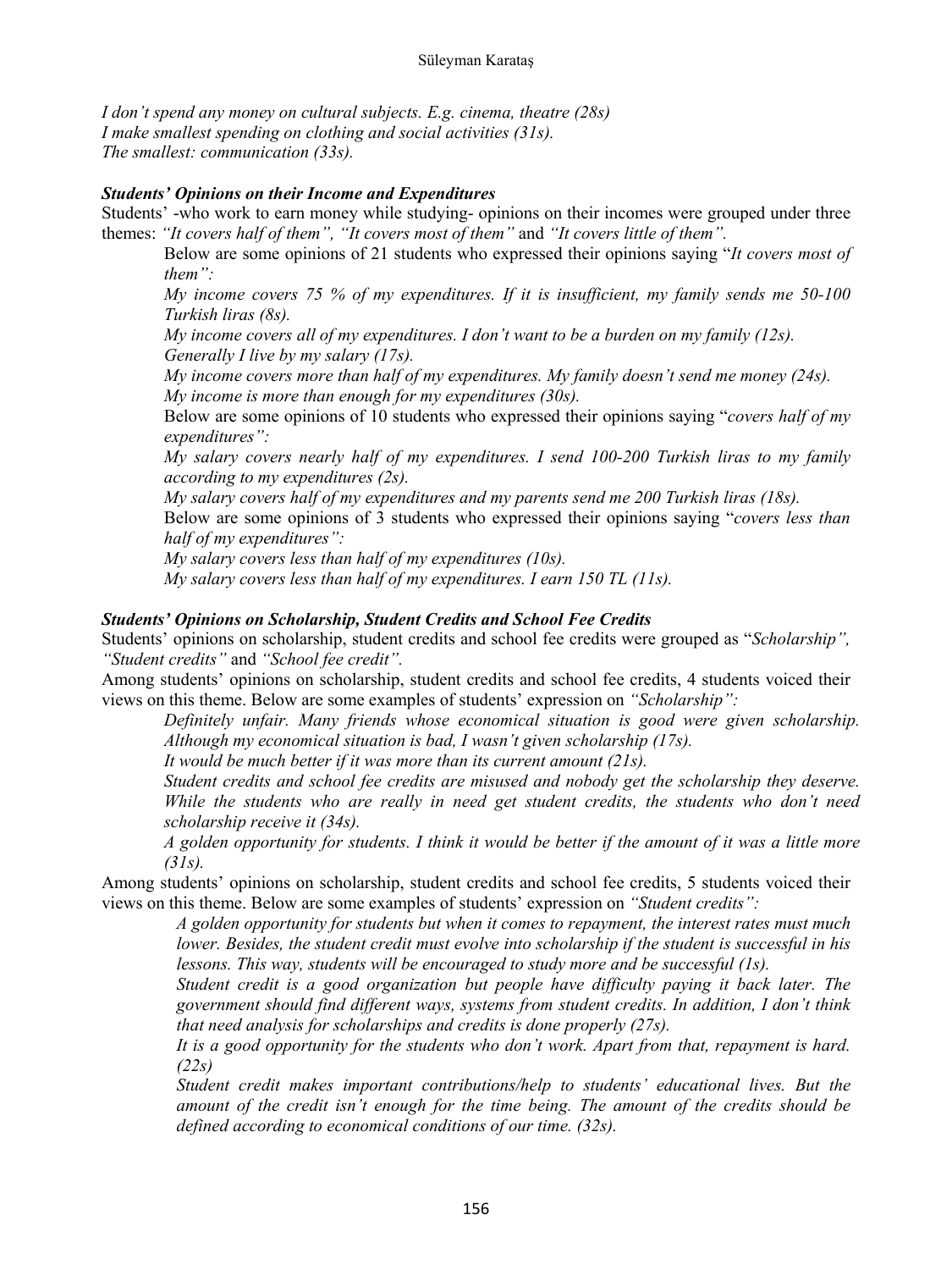Among students' opinions on scholarship, student credits and school fee credits, 4 students voiced their views on this theme. Below are some examples of students' expression on *"School fee credits":* 

*The amount of the school fees create unbelievable inconveniences. They are really unfair. But the "school fee credit" is very good. If we get the right to receive this credit, we pay less (3s). The school fees are really troublesome; I am wrecked by the fees. I feel like studying at a private college. Fee credit isn't given everyone, it is hard to earn/receive. I am not using this credit (4s). Especially school fees strand us. This is a huge injustice. But if I receive fee credit, it is ok (10s). I think it is right to give to students who are in financial impossibility (24s).* 

# **4. Discussion**

This study provided opportunity to find out how working affects the academic and social lives of university students.

With reference to the interview questions, the essential points the students are focused are: their communication skills develop after starting work, they can spend more comfortably, they can analyze and understand the life better by preparing an income-expenditures budget and they have the opportunity to climb up academic steps.

On the other hand, it can be expressed that working life brings about a set of problems along with itself. These problems are not being able to attend the classes on time and neglecting lessons because of the working hours; tiredness, exclusion, being labelled as irresponsible by friends and lecturers, sleeplessness, lack of motivation and not taking enough time for himself/herself.

Beyond any doubt, one of the most important factors affecting academic success and social life of the students is the socio-economic status of their families. In the study titled "Investigating the factors affecting the academic success of university students" by Gavcar, Ülkü & Ekmekçi, the results showed that there was no relationship between the academic success and family's income level of high school students. But when it comes to university students, there was statistically significant relationship between academic success and family income level of university students (Gavcar, Ülkü, & Ekmekçi, 2001).

In the study titled "Investigation of the level of scientific process skills of secondary school students in terms of various variables" by Böyük, Tanık & Saraçoğlu, the results showed that there was statistically significant relationship between family income and academic success of secondary schools and the students whose family income was above a certain point are more successful (Böyük, Tanık, & Saraçoğlu, 2011).

Korkmaz supports the idea that the university students' problems on educational expenditures outweighs the other problems and expresses that family income level of the student is related to this issue directly in his study titled "The problems of higher education students" (Korkmaz, 2011).

However attributing the academic success and social lives of the students entirely on socio-economical status isn't true, either. In the researches carried out before, results supporting this thought were found.

In the study titled "Students' views on factors affecting success in mathematics in primary school education" by Yenilmez & Duman, it was expressed that the students from high income families are affected by method, teacher, family and learning context factors more than the students from low income families (Yenilmez & Duman, 2008).

In the study titled "Open admission practices in its third year: The example of Alaplı Vocational High School" by Henden, it was found that high family income students were successful accordingly but low family income students were more successful when compared to the other group (Henden, 2006).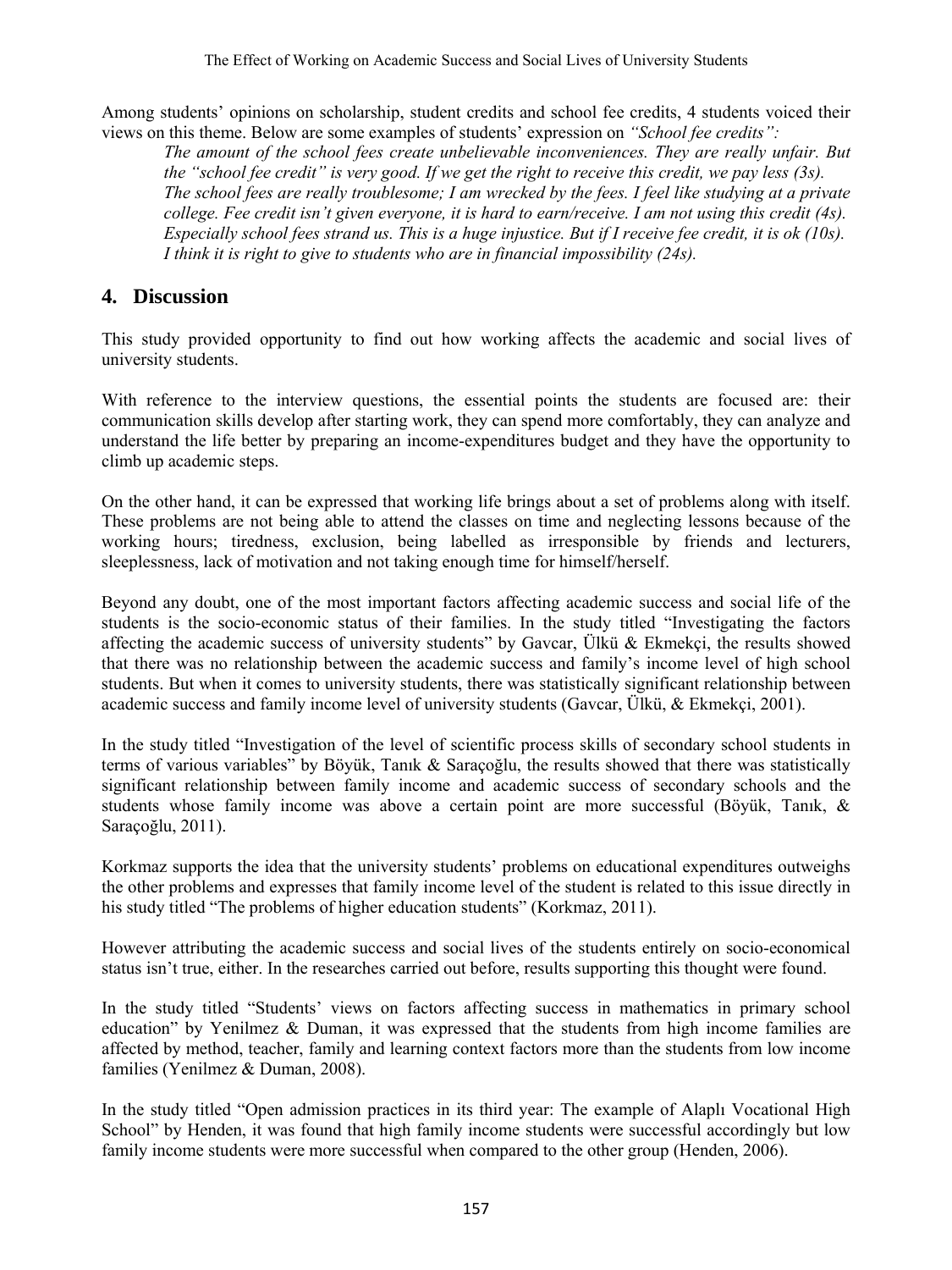In the study titled "The effects of environmental factors on the academic success level of university students" by Şeker, Çınar & Özkaya, it was presented that there was no statistically significant relationship between family income level and academic success (Şeker, Çınar, & Özkaya, 2004).

According to the results of the study titled "The relationship between academic success and problem areas of university students" by Koç, Avşaroğlu & Sezer, it was found that academic success of low family income students are high but there was not statistically significant relationship between family income level and academic success (Koç, Avşaroğlu, & Sezer, 2004).

In the study titled "Some variables predicting social anxiety in university students" by Subaşı, no statistically significant effect was found at the result of regression analysis which was carried out with the aim of defining predicting role of family income level on social anxiety of the young (Özdel, Bostancı, Özdel, & Oğuzhanoğlu, 2002; Vural, 2013).

The results of this study showed that working life of students had negative effects on academic success and studies of the students. Students expressed that they could not spend enough time for their lessons, projects and homework, they were labelled as irresponsible by their friends and lecturers and they could not take enough time for their social lives. Especially the students who worked full-time and who are civil servants had more problems on attending classes and carrying out responsibilities when compared the students who work part-time. Actually, this problem was overcome by some students by making a good schedule coherent with his/her working hours. Besides, some students expressed that they did not have such problems about their work as they planned their working hours according to their school hours.

One of the remarkable points among students' opinions was students' complaining about not finding enough time for social activities rather than academic studies. Those students said that they were away from their social environments and activities because of working.

Students also expressed that they were appreciated by their lecturers due to working and studying at the same time and this motivated the students. When it came to their friends, they said that they have problems with their friends because of not being able to join their friends' activities.

Another remarkable result of the study on working was the students' expressions on their problems. The students said they had problems with their environment due to neglecting lessons and becoming unsuccessful because of neglecting their lessons. Besides because of being unsuccessful, they had communication problems with lecturers and they could not take enough time for their friends.

According to the opinions of the students, they were annoyed by situations like "exclusion" and "being labelled irresponsible student" by their lecturers. At this point, the detection of working students in the classrooms and giving seminars for balancing academic and working lives can be suggested. Apart from this, the timetables may be prepared according to working hours and when they have problems, it is suggested that lecturers and their friends should support them.

One of the most important points to be emphasized in this study was evening education students' insistence on timetables appropriate for their working hours and their discomfort on this issue. The students said the evening education program was for working students and they were troubled with evening education lessons in working hours. They expressed this practice was against the starting philosophy of evening education.

It was seen in the study that most of the students said their salary was enough for them when their personal finance and expenditures were taken into account. Especially the students who worked as a civil servant said their salary was enough and they could support their family with their salary as well.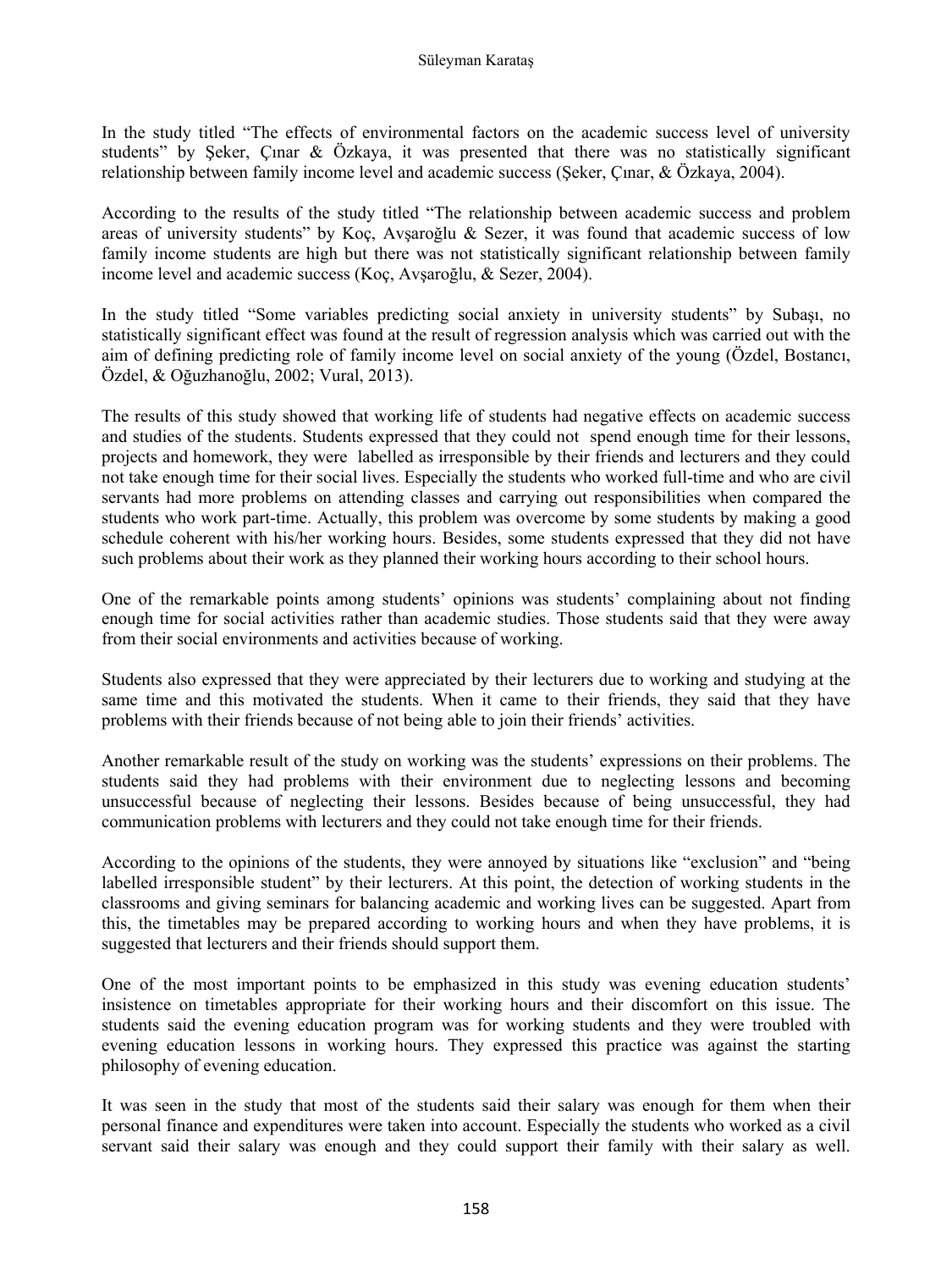However, the students who worked part time expressed that their salary was not enough for them and they received support from their families.

The students said they spent their income mostly on basic needs and met their other needs depending on the conditions available. Expenditures on accommodation were the largest expense item for students. Students said they had to spend most of their income for accommodation. On the other hand, it could be expressed that the students spent the rest of their income on food, clothing, health and educational expenditures proportionally.

Although students earned money and obtained other skills in working life, students' not joining social activities and entertainment was another issue to be pointed out. Students who had enough economical sources complained about not having enough time to take part in such activities, either.

Working students insisted that scholarships and credits should be disbursed to students taking the rights and equality of students and justice into account. And also the working students added that the amount of scholarships and student credits should be higher. The students supported not taking school fee from normal education students but they said the fees of evening education should be either removed or at least readjusted.

The students were annoyed about the justice and equity in disbursing the scholarships and said the students who were really in need are not detected. They expressed their ideas saying criteria for granting a scholarship should be reviewed and the socio-economic status of the students should be investigated thoroughly.

As for student credits, the students thought that the system of credits was proper and used the credit consciously without ignoring repayments. The students say they are pleased with the student credit system and it should go on. The university students had a lot of problems in different areas and some of these important problems were the difficulty of working life, economical and health problems. The necessary precautions should be taken to help working students balance their academic, social and working lives. Along with academic activities, development of social organizations should be thought as one of primary duties and responsibilities.

## **References**

- Binici, H., & Arı, N. (2004). Mesleki teknik eğitimde arayışlar. Gazi Eğitim Fakültesi Dergisi, 24(3), 383-396.
- Böyük, U., Tanık, N., & Saraçoğlu, S. (2011). İlköğretim İkinci Kademe Öğrencilerinin Bilimsel Süreç Beceri Düzeylerinin Çeşitli Değişkenler Açısından İncelenmesi. *TUBAV Bilim Dergisi, 4*(1), 20-30.
- Cohen, L., Manion, L., & Morrison, K. (2007). *Research methods in education* (6th ed.). London: Routledge.
- Gavcar, E., Ülkü, M., & Ekmekçi, S. (2001). Üniversite Öğrencilerinin Başarıları Üzerine Etki Eden Bazı Faktörlerin Araştırılması (Muğla Üniversitesi İ.İ.B.F. Örneği). *Muğla Üniversitesi Sosyal Bilimler Dergisi*(5), 19-29.
- Güngör, E. (2009). *İlköğretim 5. Sınıf Öğrencilerinin Kitap Okuma Alışkanlığı İle Türkçe Dersi Akademik Başarıları Arasındaki İlişkinin İncelenmesi (Y.L.Tezi).* Çukurova Üniversitesi, Sosyal Bilimler Enstitüsü. Adana.
- Henden, R. (2006). Üçüncü Yılda Sınavsız Geçiş Uygulamaları: Alaplı Meslek Yüksekokulu Örneği. *ZKÜ Sosyal Bilimler Dergisi, 2*(4), 157-168.